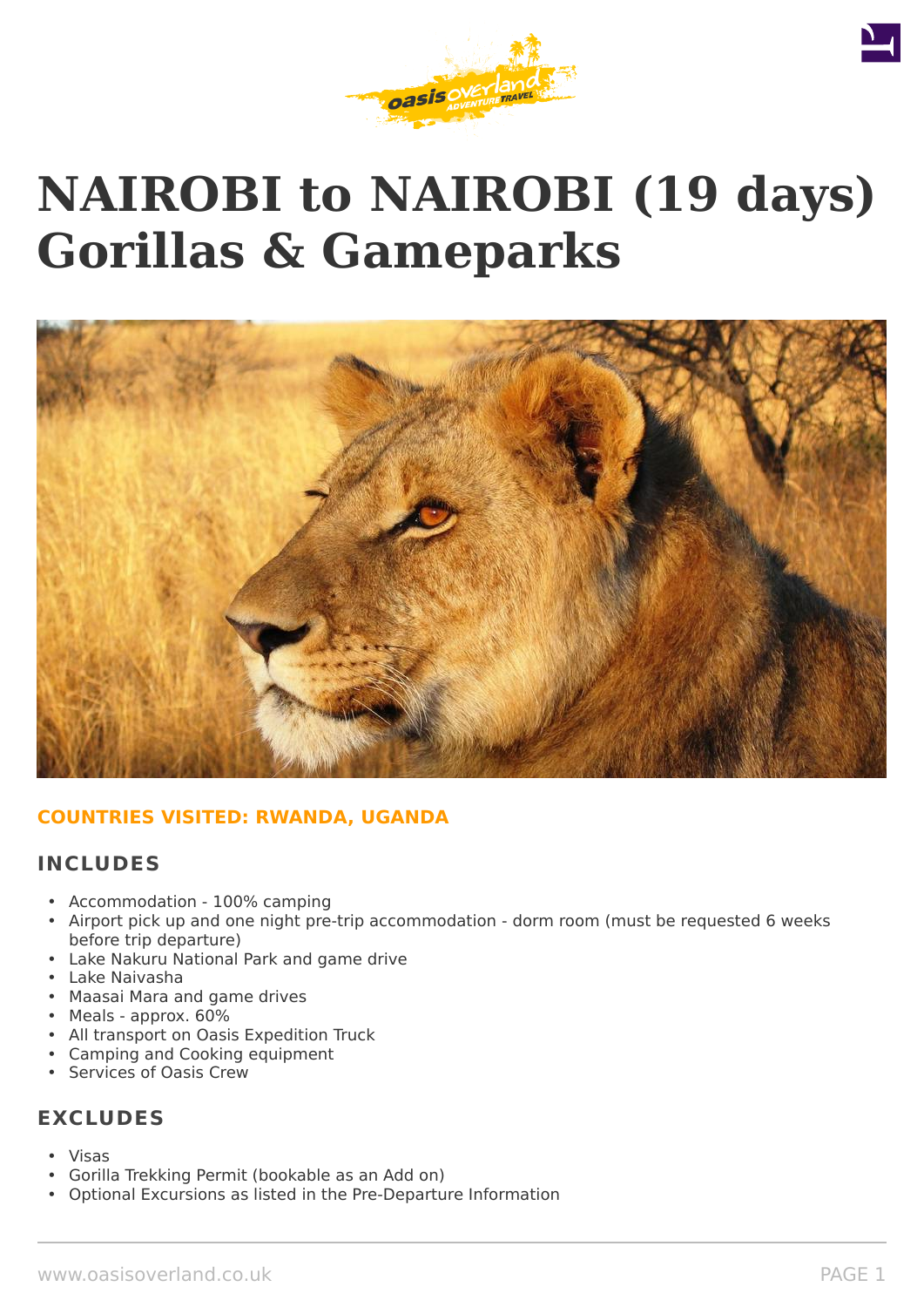- Flights
- Airport Taxes & Transfers
- Travel Insurance
- Meals approx. 40%
- Drinks
- Tips

# **TRIP ITINERARY**

# **DAYS 1 - 4 NAIROBI TO NAKURU**

After **our pre-departure meeting -** our trip departs Nairobi and heads north into one of Africa's greatest natural features, the **East African Rift Valley**. Stretching from the Dead Sea in Jordan down to Mozambique in Southern Africa, our first view is from the top of a steep escarpment. Overland trips through East Africa will allow you to experience some of the most dramatic scenery in the world, and the Rift Valley is a definite highlight. The valley floor seems to sweep on forever and is dotted with volcanic peaks, shimmering lakes and countless springs. Our journey takes us into the heart of the Rift Valley to **Lake Naivasha.** We camp near the lake shore where **Hippos**sometimes feed at night! Here you can walk to **Elsamere,** the house of **Joy Adamson - of Elsa the Lion and Born Free fame,** and enjoy a film of her life - and cream teas! You can also **hire mountain bikes and cycle or walk through Hells Gate National Park** - the only game reserve in Kenya in which you are permitted to do so.

Or for a less active but equally enjoyable game viewing experience - visit the **Crater Lake Game Sanctuary**. Both offer excellent scenery and opportunities to spot hyrax, abundant bird and plant life along with several types of gazelle, impala and eland.

Next we travel **to Lake Nakuru National Park** - home to a wide variety of wildlife including **Black Rhino, Hippo, Lion, Leopard, Hyena and Giraffe**. However, Nakuru is a soda lake and most famous for its pink inhabitants, a flock of almost a **million Pink Flamingos** which feed noisily along the shoreline.

# **DAYS 5 - 7 NAKURU TO KAMPALA**

We then continue west and travel to **Uganda**. A mountainous drive with spectacular scenery through the **Nandi Hills** brings us to our next stop at **Eldoret**. From here we cross the Kenya - Uganda border, and continue to camp near **Jinja - Uganda's adventure playground.** Here, on the edge of **Lake Victoria,** the Nile begins its 6700km journey to the sea. We spend the next few days downstream from the source of the Nile. This is a spectacular area and a superb place to go **whitewater rafting or kayaking.** You can also organise **quad biking, horse riding or a visit to a local education project.** A short drive takes us to the capital **Kampala.**

Kampala has had a turbulent past, but these days it is a friendly and safe city. We have a free day to spend in local cafes and nightspots - where you can get to know the local people.

# **DAYS 8 - 10 KAMPALA TO KABALE**

The following day we have a long drive as we head west through swamps, patches of forest and fertile green countryside. As we travel through Uganda, we'll pass through a number of small towns and villages; Mpigi, where you will see **roadside stalls manufacturing and selling traditional musical instruments;** Kyazanga, where we can buy **fresh rotisserie and roasted meat and vegetables, as well as roasted plantain bananas.** We will also be able to make a photo stop where our route crosses the **Equator.**

Bwindi Impenetrable Forest National Park and Mgahinga Gorilla National Park are home to several families of Highland **Mountain Gorillas**. Getting up close to these amazing creatures is truly a once in a lifetime experience and one of the highlights of the trip. You have the **[opportunity to trek to see the Gorillas](https://www.oasisoverland.co.uk/mountain-gorilla-trek) [in Uganda](https://www.oasisoverland.co.uk/mountain-gorilla-trek)** (bookable as an Add on). It is estimated that only around 700 of these gentle giants remain. This mountainous area on the borders of Rwanda, Uganda and Zaire (now renamed Democratic Republic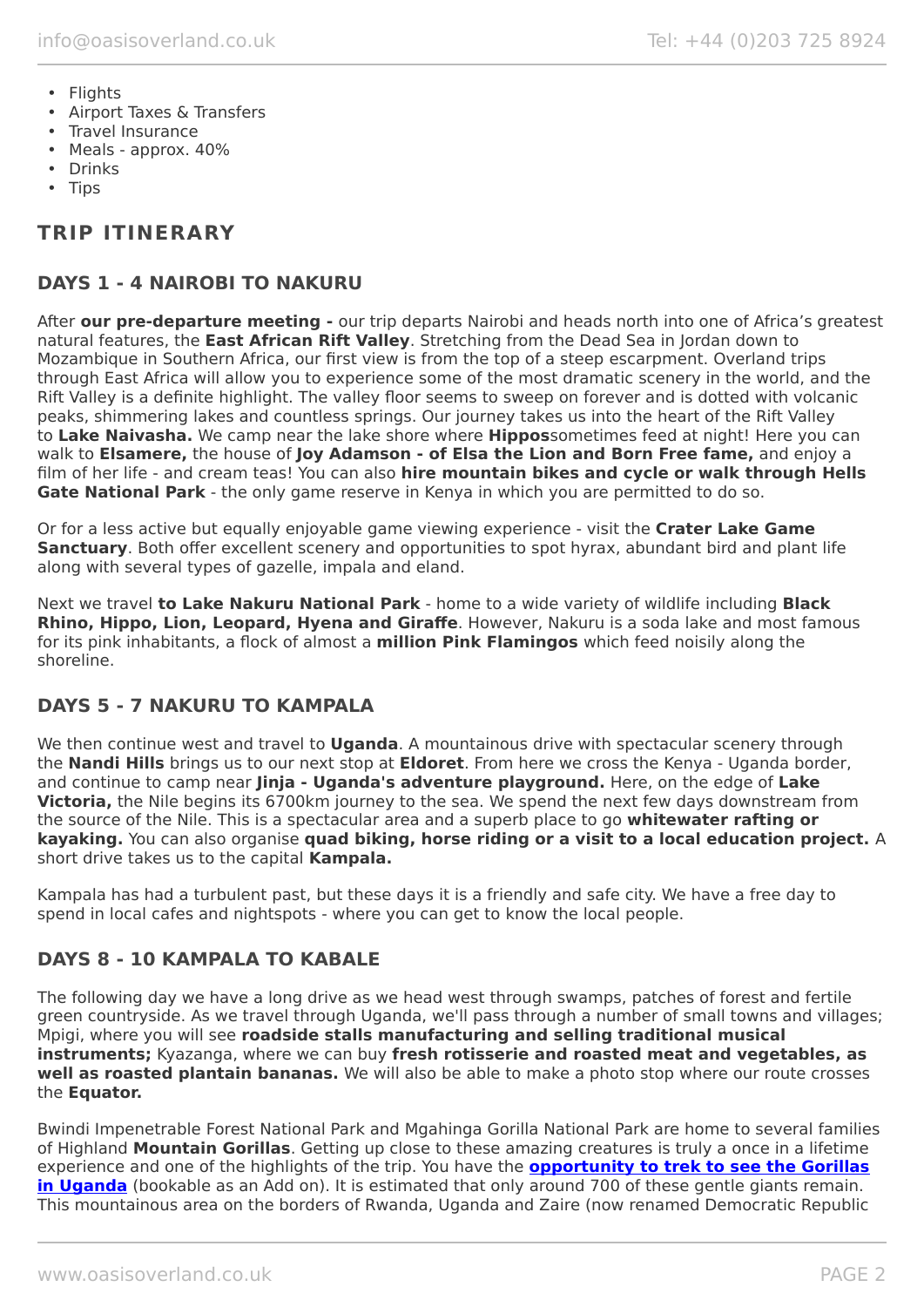of Congo) is their only natural habitat and they are periodically threatened by poachers and political instability in the area. One permit allows you to spend about 50 to 60 minutes with one of the gorilla families. Trekking to find them in groups of 8 people can take anywhere from half an hour to 5 hours. The organisations and well-trained guides that continually monitor and protect the families are conscientious and responsible. We will base ourselves in the village of Kabale which will give you the opportunity to trek the Mountain Gorillas and visit the beautiful **Lake Bunyonyi**, where you will have the opportunity to visit a school for orphans or a pygmy village.

(Due to the popularity of Trekking to the Mountain Gorillas and the limited availability of obtaining Trekking Permits, we may do the Gorilla trek in Rwanda in Volcanos National Park, which may come at an additional cost - you will be advised in advance).

# **DAYS 11 - 13 KABALE TO KIGALI**

Passing over the mountain ranges we cross the border into Rwanda. The small, friendly town of **Musanze** is home to Musanze caves and several hiking trails. You can take a village tour through the area and see firsthand production of local Banana beer. There will also be an opportunity to visit the **genocide memorial in Kigali**, which is a moving and humbling experience.

# **DAYS 14 - 19 KIGALI TO NAIROBI**

Entering Tanzania we follow the Southern shores of Lake Victoria. This part of Tanzania is quite remote and far from the general tourist route. Our first point of call, **Bihiramulo**, is a small friendly town with great street food and bars. From here we travel east along the lake to the bustling, lively, fishing ports of either **Mwanza** or **Musoma**.

We then re-enter **Kenya,** travelling via **Kisii**. The group will then go on an afternoon and morning game drive in one of the most famous National Parks, the **Maasai Mara**. Here you will have the opportunity to look out for all its incredible wildlife before making our way back to Nairobi.

# **ESSENTIAL INFORMATION ABOUT YOUR TRIP**

# **ARRIVAL & ACCOMMODATION**

**Trip Joining Point:** Wildebeest Eco Camp - Nairobi

**Start Time Day 1:** 08:00

**Address:** 151 Mokoyeti Road West, Langata, Nairobi

**Telephone:** +254 (0)202 103505

**Website:** [www.wildebeestecocamp.com](http://www.wildebeestecocamp.com/)

**Email: [info@wildebeestecocamp.com](mailto:info@wildebeestecocamp.com)**

All prices listed are approximate and subject to limited availability.

| <b>Room Type</b>              | <b>Price</b> | <b>Description</b>            |
|-------------------------------|--------------|-------------------------------|
| Dorm                          | US\$27.00    | Per Person, shared facilities |
| Single Garden Tent            | US\$43.00    | Per Room, shared facilities   |
| Single Cottage Room, en-suite | US\$65.00    | Per Room                      |
| Double Garden Tent            | US\$65.00    | Per Room, shared facilities   |
| Double Cottage Room, en-suite | US\$90.00    | Per Room                      |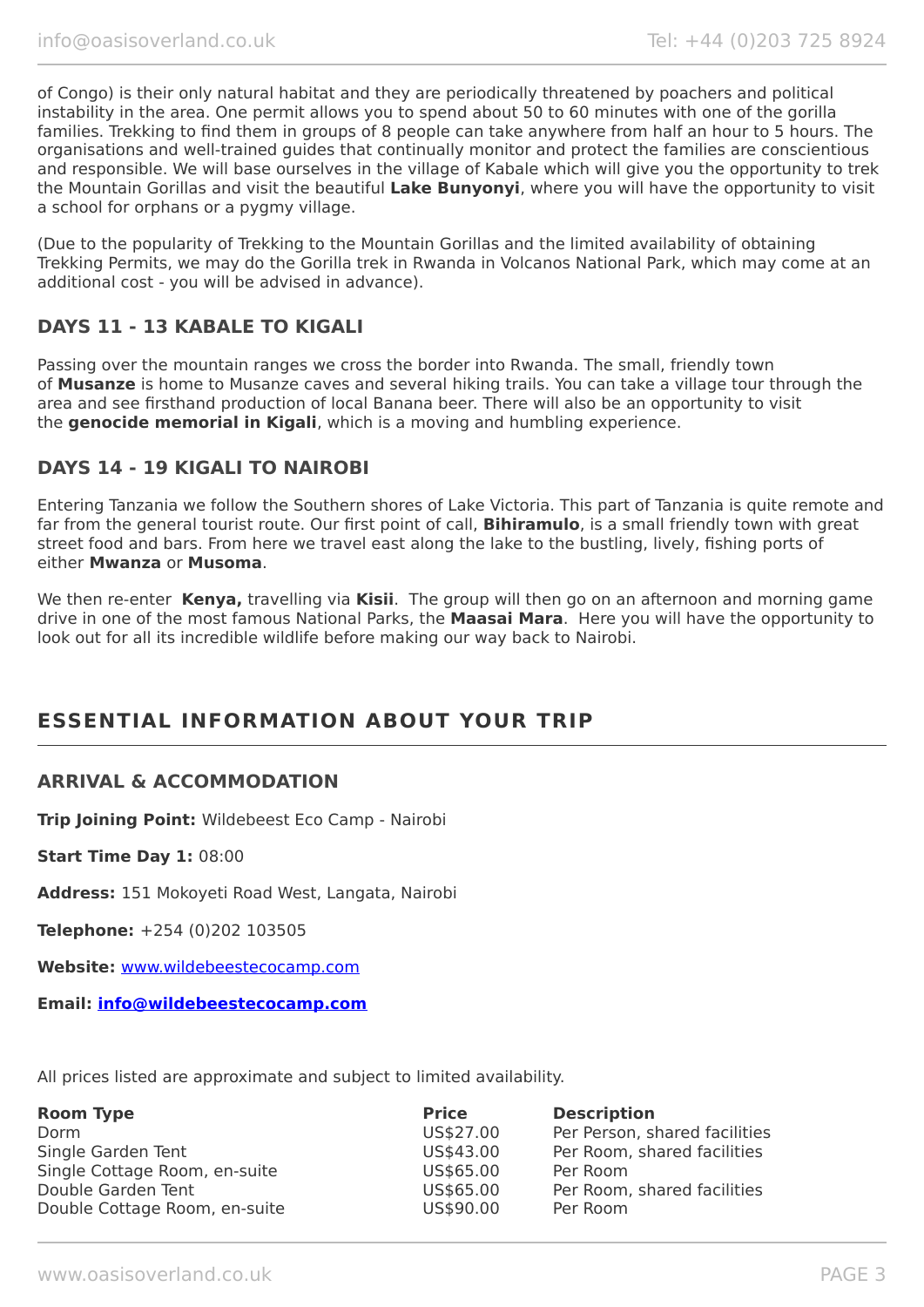### **The trip starts from Wildebeest Eco Camp at approximately 8am on the morning of Day 1 of your trip.**

Conveniently located in beautiful Langata it is possible to enjoy the best of both worlds - being close to major tourist attractions, Nairobi National Park and Galleria Shopping centre with good transport links to the city. The camp has large grounds, swimming pool, restaurant, bar, t.v. room, communal fire pit, WiFi and curio shop.

### **PRE-TRIP ACCOMMODATION:**

**One nights pre-trip accommodation (in a dorm room) is included in the cost of your trip.** If you wish to reserve any extra nights or upgrade your included night to a private room, then costs (or in the case of an upgrade, simply the difference) are payable directly to Wildebeest Eco Camp direct on arrival in £GB or \$US. We provide a free service for booking pre-trip accommodation and airport transfers. Just log in to **[My Oasis Account](https://oasisportal.eecsoftware.com/login.php)** and select the accommodation / transfer required, or contact us direct. We will require your flight number, arrival time, and arrival date so please ensure this information is forwarded to us as soon as you have booked your flight. Please book this service no later than 6 weeks prior to departure, after which a late booking fee will apply. If you have booked through a travel agent you will not have an account allocated, so please contact your agent to request pre-trip accommodation and airport transfers. Cancellation of the room within 30 days of the trip departure will result in payment to Wildebeest Eco Camp.

Double, twin, and triple rooms will be provided subject to availability, where requested. However when not available we may need to book other rooming arrangements, and will fit these as closely as possible to your request. Those travelling solo will be put in shared rooms to reduce the costs to them, which may be dorm rooms or twin/triple shares with other Oasis Overland travellers. Single rooms may be available in some cities for solo travellers, and we will arrange this for you on request, subject to availability.

If you are arriving early in the morning and you would like to check in immediately, you may have to reserve your room for the previous night to ensure direct check in, otherwise you may have to wait until normal check in times (usually 12pm to 2pm).

### **AIRPORT TRANSFERS:**

**Airport Transfers are included** in the cost of your adventure (provided you request these via the UK office or your account six weeks before your departure).

Once you have processed your visa and collected your luggage, you should follow the crowds to the terminal exit to meet up with your Transfer Representative (Smiley or Amos). **Your driver will be waiting along with all the other transfer drivers and will be holding an Oasis sign.**

If you have not arranged an airport transfer with Oasis, you can arrange a taxi from the Info desk in the airport for approx. \$25 USD. The fare should be agreed before accepting the ride - usually payable in Kenyan Shillings only. It is not advisable to take the bus from the airport as this has been known to attract pickpockets.

For any last minute requests please contact the UK office at **[africa@oasisoverland.co.uk](mailto:africa@oasisoverland.co.uk)** and we will confirm the costs.

Flying into Jomo Kenyatta International Airport (NBO) is quite straight forward - English is widely spoken and used for signs / directions. It is approx. 15km from the airport to the centre of Nairobi. You should change some money on arrival - we recommend at least \$20 USD pp per day (excl. accomm.) before the trip begins. The rates are similar to those in town but better than at hotels, ATM machines are available in the airport. Please note if you are arriving on a Sunday then make sure you change enough money at the airport to last you for the first week of your trip as the local bureau de changes in Nairobi will be closed on a Sunday.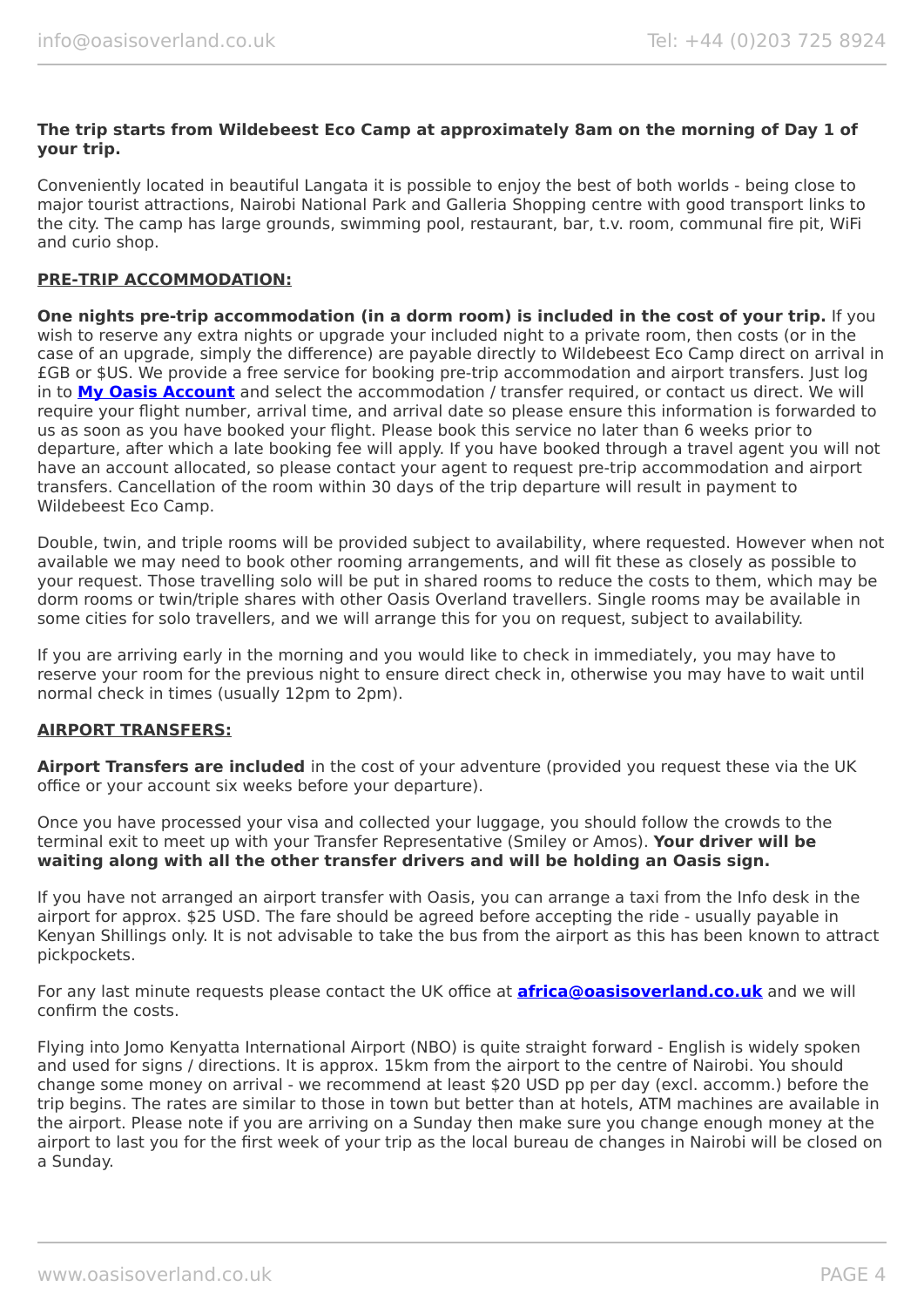# **PRE-DEPARTURE MEETING**

Your tour leader will meet you on the morning of departure; usually around 8:00am, at the joining hotel/ camp where you will be briefed on the day to day running of the trip. There will be a notice in reception advising you of the time of the meeting, and any further information. Your Tour Leader will **collect your Local Payment** money as well as 2 photocopies of your **passport information page**, **insurance policy details** with policy number and confirmation that the duration will cover you for the entire trip and a **24-hour emergency assistance** telephone number. It is essential that you attend this meeting - please let the UK office or your tour leader know if you are unable to do so.

# **POST TRIP ACCOMMODATION AND AIRPORT TRANSFERS**

Post-trip accommodation can be arranged with your tour leader during the trip or directly with the hotel on arrival. The return airport transfer can be arranged through your hotel / hostel and is not included, it is at your own expense. We regret these services cannot be arranged via the Oasis office before departure.

### **FLIGHT INFORMATION**

You need to arrive at your departure city at least the day before your trip begins. Return flights must be booked for at least the day AFTER the trip is due to end. You may wish to allow some extra time to explore your arrival and departure cities (if you are joining in Victoria Falls - we suggest arriving at least 2 days before if you wish to partake in the many adrenaline activities on offer).

### There are many online flight search engines such

as **[www.skyscanner.net](http://www.dpbolvw.net/click-5720161-10639348)** or **[www.ebookers.co.uk,](http://www.ebookers.co.uk/)** flights can also be booked direct with airline websites or through travel agencies. Please inform us of your flight details through your online account, as airport transfers can be arranged for various trips.

**One way ticket:** If you intend to travel on a one way ticket to meet up with one of our trips, without possessing an onward flight ticket - we recommend that you have a copy of your payment confirmation/ receipt (that you will be sent at time of your balance payment) available at immigration to assist easy entry.

**Departure Taxes**: Please check with your Travel Agent or Airline if your flight ticket already includes a departure tax payment out of the country. If it does not - please budget for approx US\$30 to \$70 USD - to be paid in US\$ only.

### **PASSPORTS**

Your passport must be valid for at least 6 months AFTER your trip finishes. This is a general requirement for all of the countries we travel to on our trips.

If you have dual nationality you can only use one passport for the entire trip. It is your responsibility to ensure you have all the relevant visas you require.

Please bring 2 photocopies of your passport details to give to your tour leader.

Number of blank pages required for the trip, please use this as an approximate guide:

- Kenya 2 blank pages
- Uganda 1/2 blank page
- Rwanda 1/2 blank page
- Tanzania 1 1/2 blank pages
- Malawi 1 blank page
- Mozambique 1 1/2 blank pages
- Zimbabwe 2 blank pages
- Botswana 1/2 blank page
- Namibia 1/2 blank page
- South Africa 1 blank page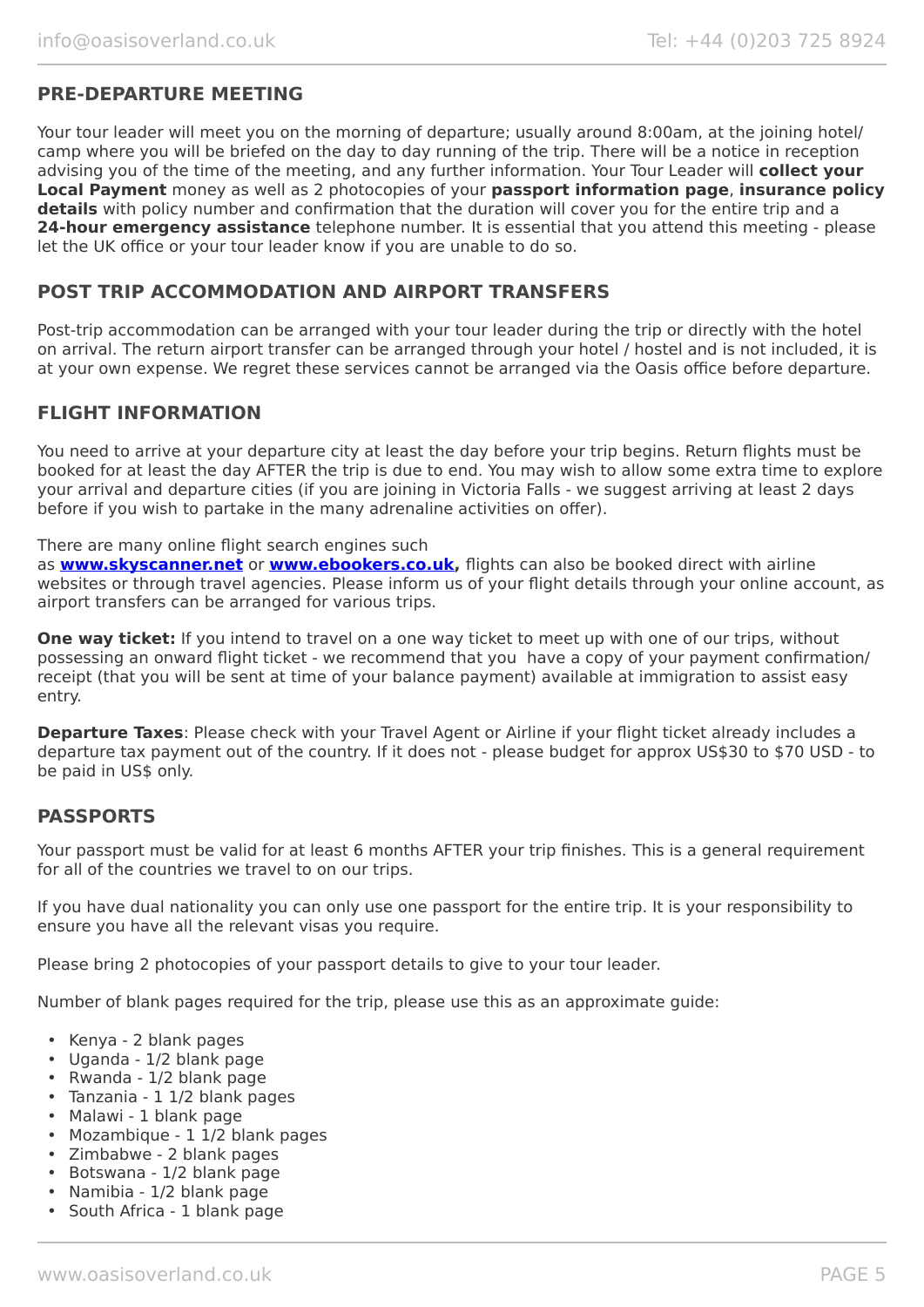• Lesotho - 1 blank page

# **VACCINATIONS AND HEALTH**

It is possible that you may require some vaccinations for your trip, depending on the areas that you are visiting. As we are not medically trained, we are unable to give detailed advice on vaccination requirements, so please use the information below as a guide only. We have worked closely with **Nomad Travel Clinics** for many years and they offer Oasis travellers a **10% discount** on vaccinations, antimalarial drugs, first aid items, clothing and equipment, just enter discount code OASIS1000 at **[Nomad](http://www.nomadtravel.co.uk/) [Travel](http://www.nomadtravel.co.uk/)**. Alternatively you can check out the **[fit for travel website](https://www.fitfortravel.nhs.uk/home)** for more travel health information or consult a reputable travel clinic or your GP for information and advice. We suggest that you allow at least 8 weeks to get all your vaccinations.

**Yellow Fever** - Being vaccinated against Yellow Fever and having a valid certificate and a photocopy is deemed compulsory in nearly all the countries we visit in Africa, especially at certain borders and are needed if you are entering from an infected country. You can view a list of countries requiring a certificate through the **[World Health organisation](http://www.who.int/ith/ITH_country_list.pdf)**.

**Rabies** - Vaccinations are regularly advised for all countries that we travel through in Africa - especially if time and money are not a deterrent.

**Malaria** - In some of the areas we visit there is a risk of contracting Malaria. You must be aware that whatever malaria prophylactics you are taking, they only offer partial protection. They must be coupled with your own physical efforts against being bitten - which is the best prevention. Malaria-carrying mosquitoes come out at sunset so from this time you should wear long sleeves and trousers. Exposed skin, especially ankles, should have insect repellent containing 'Deet' applied to them. Your crew will advise on where the worst affected areas are on the trip. There are a number of prophylactic malaria treatments on the market & requirements change. It is also wise to take a sample of whichever prophylactic you choose, a few weeks before you leave. This way you may determine early on if you have any adverse reactions so you can change the regimen if necessary. Please consult a reputable travel clinic or GP for advice. For more information visit **[www.nomadtravel.co.uk](http://www.nomadtravel.co.uk/)** or **[www.fitfortravel.scot.nhs.uk](http://www.fitfortravel.scot.nhs.uk/)**

**Dengue** - Unlike the malaria mosquito, which bites at night, the dengue carrying mosquito bites during the day. Some areas we travel to do have occasional outbreaks & it is therefore advised that you take care not to be bitten during the day as well as at night. There is no vaccine available.

**Health** - To join our trips you should be in good general health. Your medical insurance company must be told if you have any pre-existing medical condition / allergy or if you are on any regular medication, otherwise you may not be covered under your policies for these. Our crew will need to know of any medication or conditions you may have. For general health advice log onto **[www.nathnac.org/travel/](http://www.nathnac.org/travel/)**.

### **TRAVEL INSURANCE**

It is a compulsory requirement that you have adequate travel insurance before you join any Oasis Trip & at the very least are insured for all necessary medical & repatriation costs incurred.

You will be asked to provide the following details in **My [Oasis Account](https://oasisportal.eecsoftware.com/)** if you have not already done so: travel insurance name, insurance policy number & insurance emergency telephone number. You will also be required to give a copy of your policy with this information to your Tour Leader on arrival with confirmation that the policy duration is sufficient to cover you for the entire duration of your trip. It is also wise to leave a copy of your insurance policy with a friend or relative for safe keeping.

We believe that your safety and holiday enjoyment are very important. It is a mistake to think that "it will never happen to me". It is also very important that you are covered for all the activities that you may wish to undertake while on our trip. It is extremely important that you check the full extent of your cover related to 24 hour Medical Emergency Assistance. In the event of you needing medical treatment you want to know that you have the best cover available to you. Your policy should include adequate Medical Emergency and Repatriation cover as well as Cancellation, Baggage and Personal Liability cover. You need to be aware of EXACTLY what activities your policy covers you for. Please note that skiing is not usually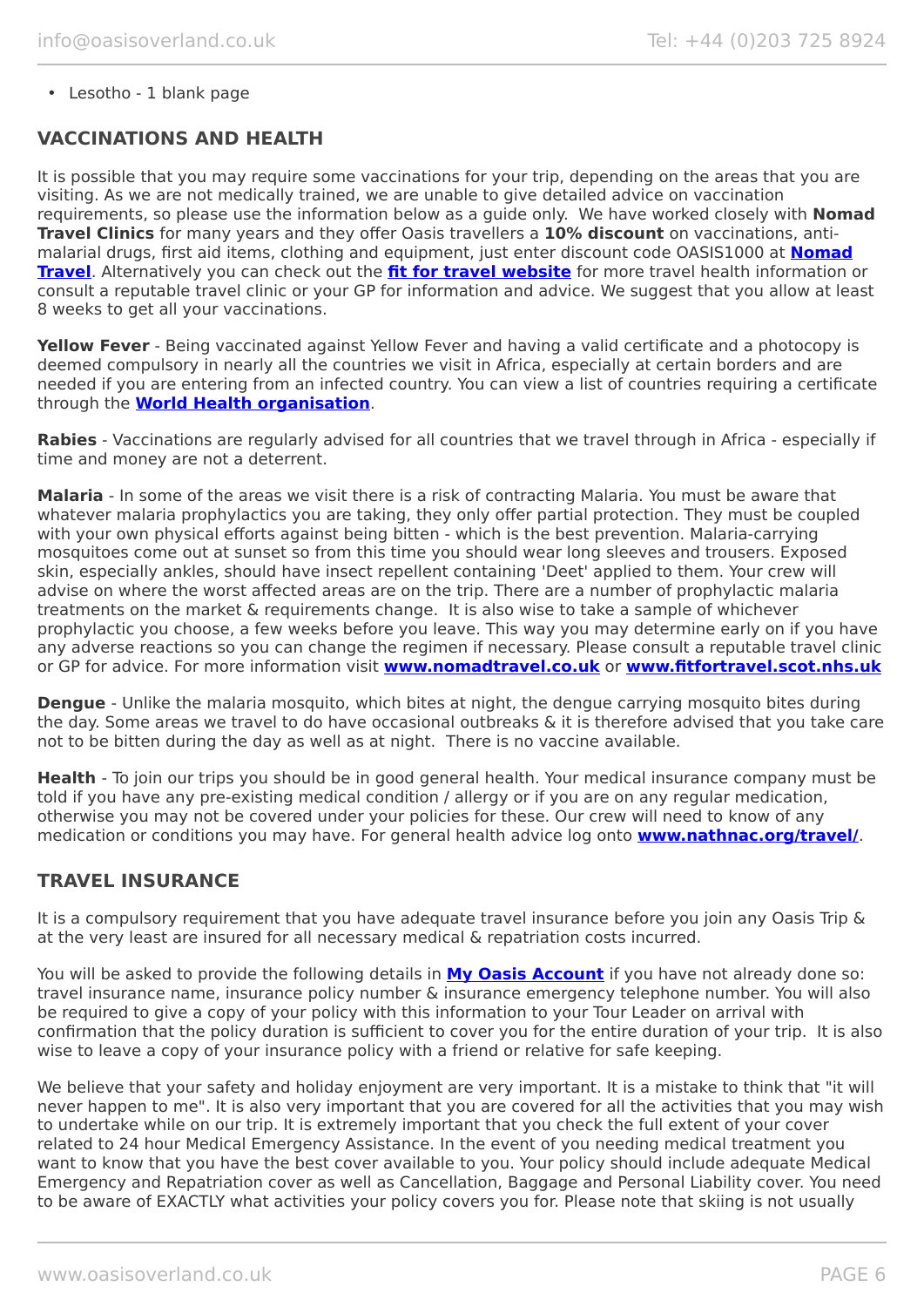### covered in most insurance policies.

We offer tailor made Overland Adventure Travel Insurance that covers most of the adventure and sporting activities on our trips.

For further information on the insurance we offer, the activities covered and costs, check out the **[Travel](https://www.oasisoverland.co.uk/travel-insurance) [Insurance](https://www.oasisoverland.co.uk/travel-insurance)** section of our website. You can purchase our insurance by logging into **[My Oasis Account](https://oasisportal.eecsoftware.com/)** and click 'Buy Insurance' or through the following **[link](https://www.campbellirvinedirect.com/oasisoverland/)**.

### **MONEY, BUDGETS AND LP**

### **Local Payment (LP)**

LP is part of your overall trip payment and is the most cost effective and practical way to get hard currency to Africa to pay for a variety of your day to day local costs (i.e. all meals prepared by the group, campsite/hostel fees, gas, and certain activities listed on the trip page) which cannot be pre-paid from the UK. It is a guaranteed amount, set before your trip departs, and unlike 'group kitty' systems we will not ask you to contribute more once the trip is underway.

**Please note:** Your LP is payable to your Tour Leader on the morning of departure in US\$ Dollars CASH ONLY. Make sure that all your notes are in good condition. Old, torn or marked notes are often refused by the banks and we will therefore be unable to accept them either. Please do not bring all of your Local Payment in US\$100 notes and also make sure that they are post 2013 and do not have a serial number starting with CB**.**

### **How to bring your currency?**

Past Oasis travellers have fed back that, as a general rule it is best to bring your money in **US\$ dollars cash**, although you could also bring a combination of US\$ & £GB if British pounds are your home currency. It will depend on the exchange rate at the time of your trip as to which currency is better, but we suggest that US\$ are the preferred option for East Africa, whilst £GB can also be easily exchanged in Kenya, Tanzania and Southern Africa. PLEASE NOTE YOU SHOULD DEFINITELY BRING AT LEAST 50% of your money in cash. You will need to pay for your visas and many of the optional excursions using cash and there will be times when you need cash to change into local currency. Some travellers worry about carrying so much cash with them, however all Oasis Overland trucks are equipped with an onboard safe for the security of your money and passport.

We also advise to bring £50 worth of SA Rand in Cash, as this may be needed if we arrive into Namibia or South Africa on a weekend & the banks/ATMs are closed (only if you are travelling to these countries).

**Make sure that all your notes are in good condition. Old, torn or marked notes are often refused by the banks and shops. Please ensure your notes are dated post 2013 and do not have a serial number starting with CB.** Scottish pounds are also not accepted.

Please remember that Visas need to be paid for in US\$ CASH ONLY!

### **Spending Money**

From past trips and traveller feedback £100 to £145 per week should cover costs such as some meals out (on average 2 per day are supplied), soft drinks and beers, email & communications, souvenirs and other general spending. Personal spending habits & budgets differ greatly from person to person. Budget on **visa costs** (see visa section above) and **optional activities** separately (see optional excursions page) & allow extra for your **Local Payment** contribution**.**

### **Changing money**

Change your money only at banks, hotels, airports or forex bureaus. It is illegal to change money on the street, as these people will normally be opportunistic thieves or undercover police. Your crew will advise you where & when you can change money & with what means. It is also a good idea to have a small CASH emergency fund, to allow for the unexpected.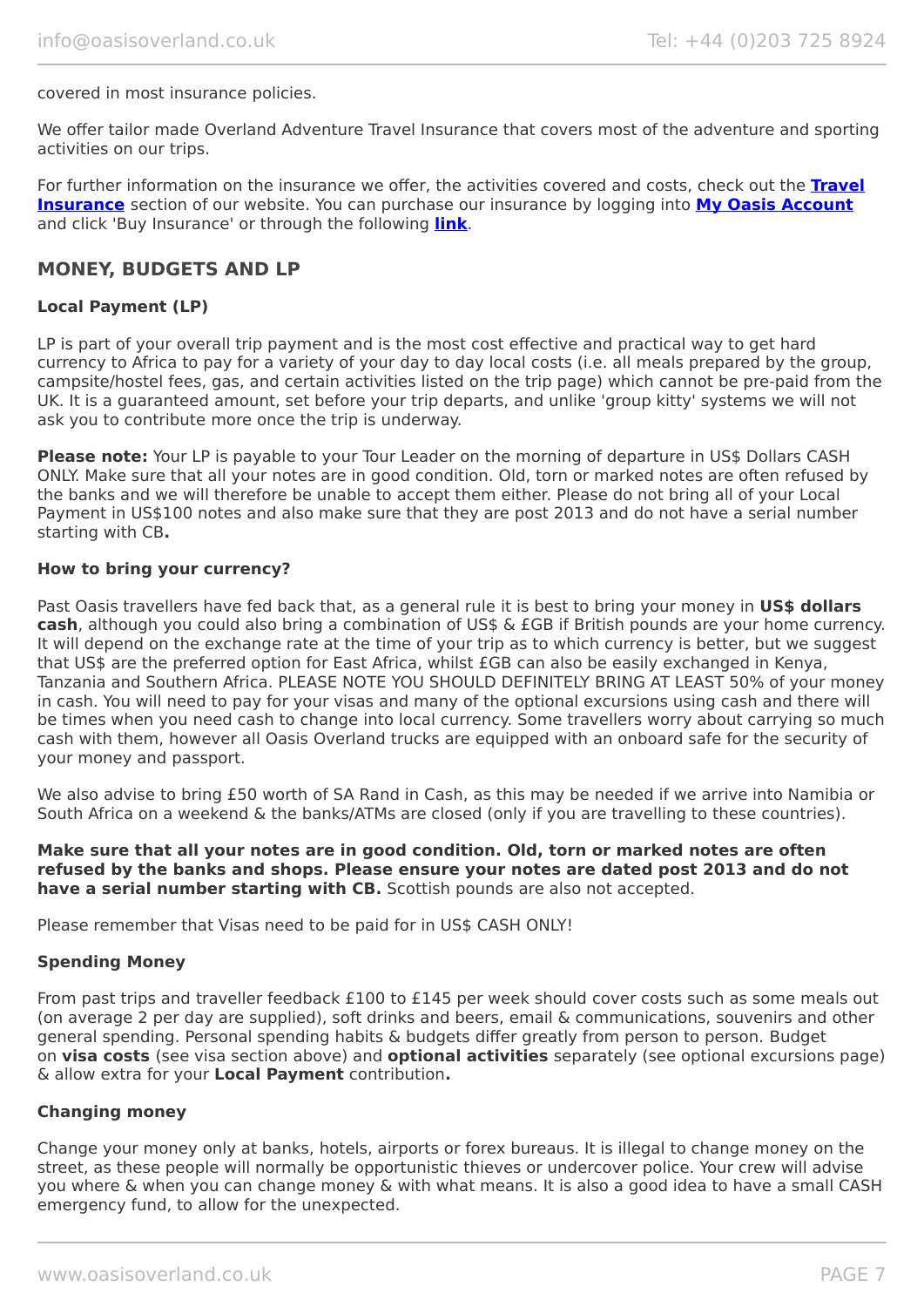### **Credit & Debit Cards**

If you are intending using your credit or debit card, we suggest taking more than one card with you as you may find that your card is not accepted in the first ATM you try. Visa and Maestro cards are best. **We do not recommend using MasterCard based cards in Africa as they have very limited access through large parts of Africa.** Please note that usually you will be given local currency and NOT US\$ or £GB. We recommend that you inform your bank that you will be using your card abroad to avoid it being blocked. Please see the optional excursions page for activities that can be paid for using a Credit or Debit Card. Commission rates vary between 2-8%.

### **Pre-Paid Travel Currency Cards**

These cards are similar to normal Credit and Debit cards but they can be pre loaded with cash before you travel with a set amount allowing you to withdraw this cash using the card at normal ATMs. It is a more secure way to access cash on your trip, but again do not rely on these as your sole means of funds on a trip - (please refer to the ATM section). Several banks and companies now offer these cards, but be sure to look into the rates for withdrawing cash when making your decision. When using these cards abroad you will use them to withdraw the local currency from an ATM and not the currency that you loaded onto the card.

### **ATMs**

These are available in most major cities along our route and allow you to withdraw local currency only. We discourage you from relying on your ATM card as a primary source of funds in case it is lost/stolen/ swallowed, or the machine isn't working. In some destinations we probably won't even see a bank or ATM for days on end so having hard currency to exchange is essential. Besides memorising your PIN, it is also important to be aware of your daily withdrawal limit and bank withdrawal costs. Please note that although Zimbabwe's currency is US Dollars it is not currently possible to obtain USD cash from ATMs or banks due to the country's cash shortage.

### **Tipping**

Is often expected and relied upon. It is often more than a reward for services well done, but, as wages are extremely low, it is an accepted means of supplementing an income. If you would like to leave a tip for any activity/individual, you could organize this as a group and give a tip at the end. A recommended amount for restaurants is usually 10% of your total bill and similar for activities. Some countries also add an extra Government tax on restaurant bills.

Because it can be difficult to know what to tip, and because it has such importance in some areas both economically and culturally, there may be times and activities for which your crew will make it clear what level of tipping is 'customary/expected'. They may also be quite enthusiastic or assertive in encouraging you to take account of these suggestions. This is motivated by the knowledge of how important tipping can be, and the offence or confusion that can be caused when local people are tipped poorly. In the end, tipping remains at the discretion of the individual, but our crew will continue to advise on normal or average rates, and we would ask you to carefully consider the economic or personal impact of being seen as 'under tipping'. We know that many who travel with us are on a tight budget, but ask you to consider that those we work with locally may also face financial hardship, and also work very hard to try to give you unrivalled service/ experiences.

As a very rough guide, we would suggest that you budget for an amount equal to 10% of the local payment for your trip, plus 10% of the cost of any of the listed optional excursions that you wish to do. The amounts you end up tipping may vary from a rigid 10%, but hopefully this will help you budget in general.

In the past we have been asked by travellers about tipping your Oasis Crew. If you choose to do this, it would be budgeted separately from the above. Our guys work very hard at making your trip a great travel experience. Working overseas can often be challenging and they are pretty much on call for you 24 hours a day, so it's appreciated as a thank you for hard work and good service, but of course not mandatory. Our suggestion is to budget around US\$1 a day.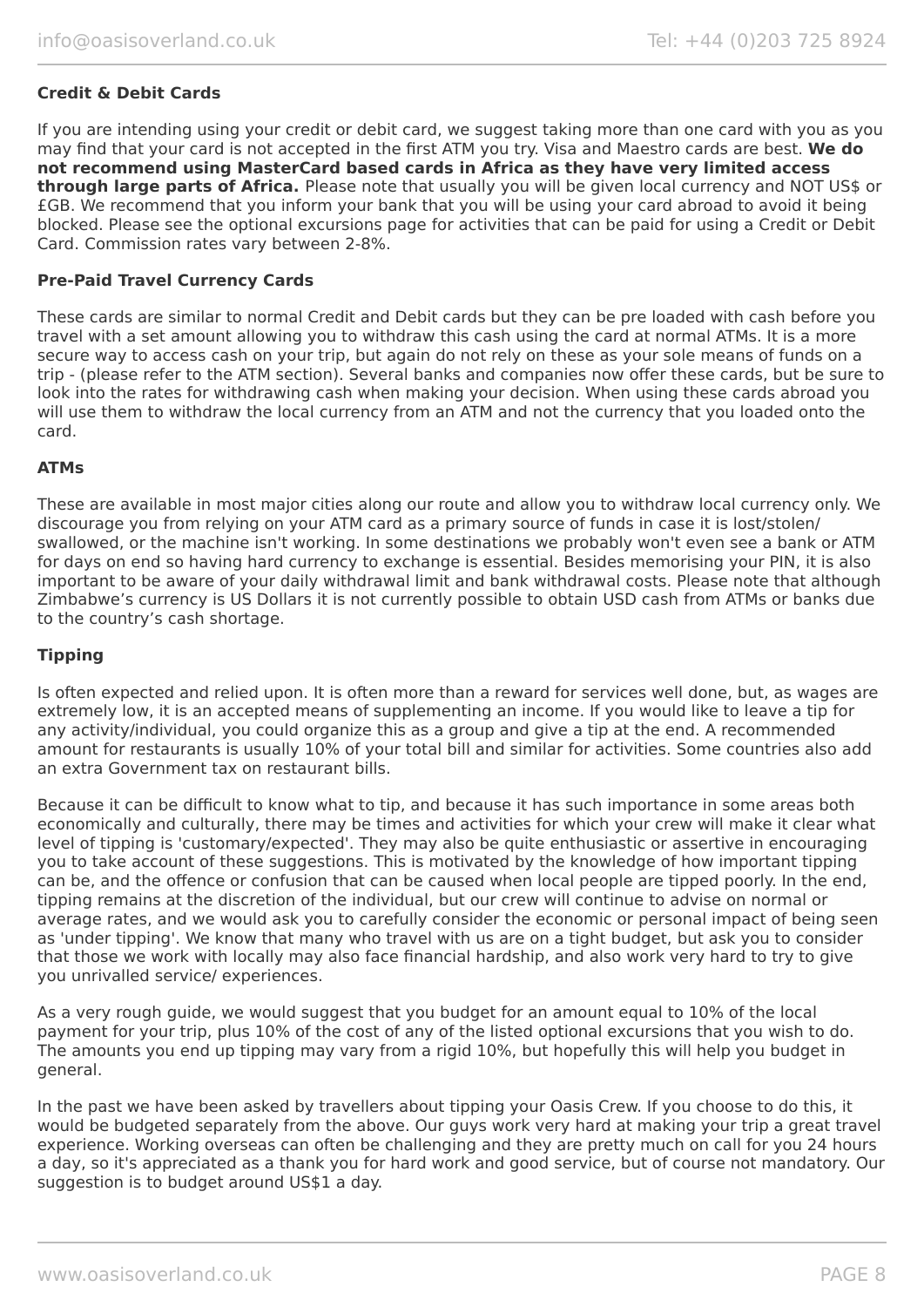# **CLIMATE**

In East Africa (Kenya, Uganda, Tanzania) the year is loosely divided into the 'short' rains (November) and the 'long' rains (March to May). The 'rains' usually last for one or two hours each day followed by hot sunny weather. Nights can be surprisingly cold at higher altitude in western Uganda, Ngorongoro Crater & The Rift Valley.

In Southern Africa (Malawi, Zimbabwe, Botswana, Namibia and South Africa) the 'dry' season is April to October when the nights can be quite cold, particularly in June and July when it is very cold at night. Day temperatures are very pleasant at this time, usually mid 20s (°C). From November to March the weather is hotter and there is summer rainfall, although this is very intermittent when it may not rain for months, or it can rain for a day at a time. **[View African Climate Chart](https://www.oasisoverland.co.uk/africa-climate-chart)**

# **WHAT TO TAKE**

The less you take the less you have to pack, wash & lug home & you can always pick up extras along the way. Most people make the mistake of bringing too much. Clothes washing or laundry facilities will be available at least once a week. You will be travelling in the heat & camping in the cold, so bring clothes for all climates; rough stuff is best. Pack according to season: summer is very hot in places & winter can be very cold with occasional frost overnight in the south. (May to Aug can be very cold in Southern Africa). Make sure that you bring your gear in a 70-90L rucksack or holdall - suitcases are not suitable.

- Sleeping Bag 3 to 4 season bag, depending on season, & sleep sheet
- Foam sleeping mat or thermarest & repair kit
- Small day-pack or small bag to carry daily items
- Soft rucksack or holdall (NOT rigid suitcase)
- Water bottle for personal use we recommend Water-to-Go (see below Responsible Travel)

- One pair of trainers or boots
- Sandals/flip flops/jandals/thongs
- Underwear/socks
- T shirts/shirts
- Shorts/swimwear
- Jeans/trousers/jog pants/leggings
- Skirt or dress
- Sweat shirt/jumper
- Jacket/fleece & waterproof jacket

### **Recommended Medical Kit List**

- Antiseptic ointment/Antihistamine cream & tablets
- Nurofen or equivalent pain-killer
- Eye-drops/bath
- Anti-diarrhoea treatment
- A couple of bandages (elasticated & triangular)
- Medication for personal allergies/asthma etc
- Insect repellent containing Deet

### **Equipment Toiletries - Most available to buy on trip**

- Soap, shampoo, toothbrush/paste, antibacterial hand wash, lip balm & moisturiser
- Sun block  $35 +$  after sun, hat & sun glasses
- Tampons (can buy in most places)
- Contraception

### **Clothes Personal Effects**

- Camera with protective case, spare batteries, film/ memory card
- Torch & spare batteries (head torch is best)
- Travel adaptor plug/charger (for cameras & mobile phone batteries)
- Money belt
- Personal stereo there is a stereo on the truck with iPod/MP3 adaptors
- Towel &/or sarong
- Some suitable antibiotics as recommended by your doctor for infected cuts or to treat severe dysentery
- Rehydration sachets/vitamin tablets
- Assorted plasters
- 1 Course of malaria treatment
- Malaria Tablets see Vaccinations & Health section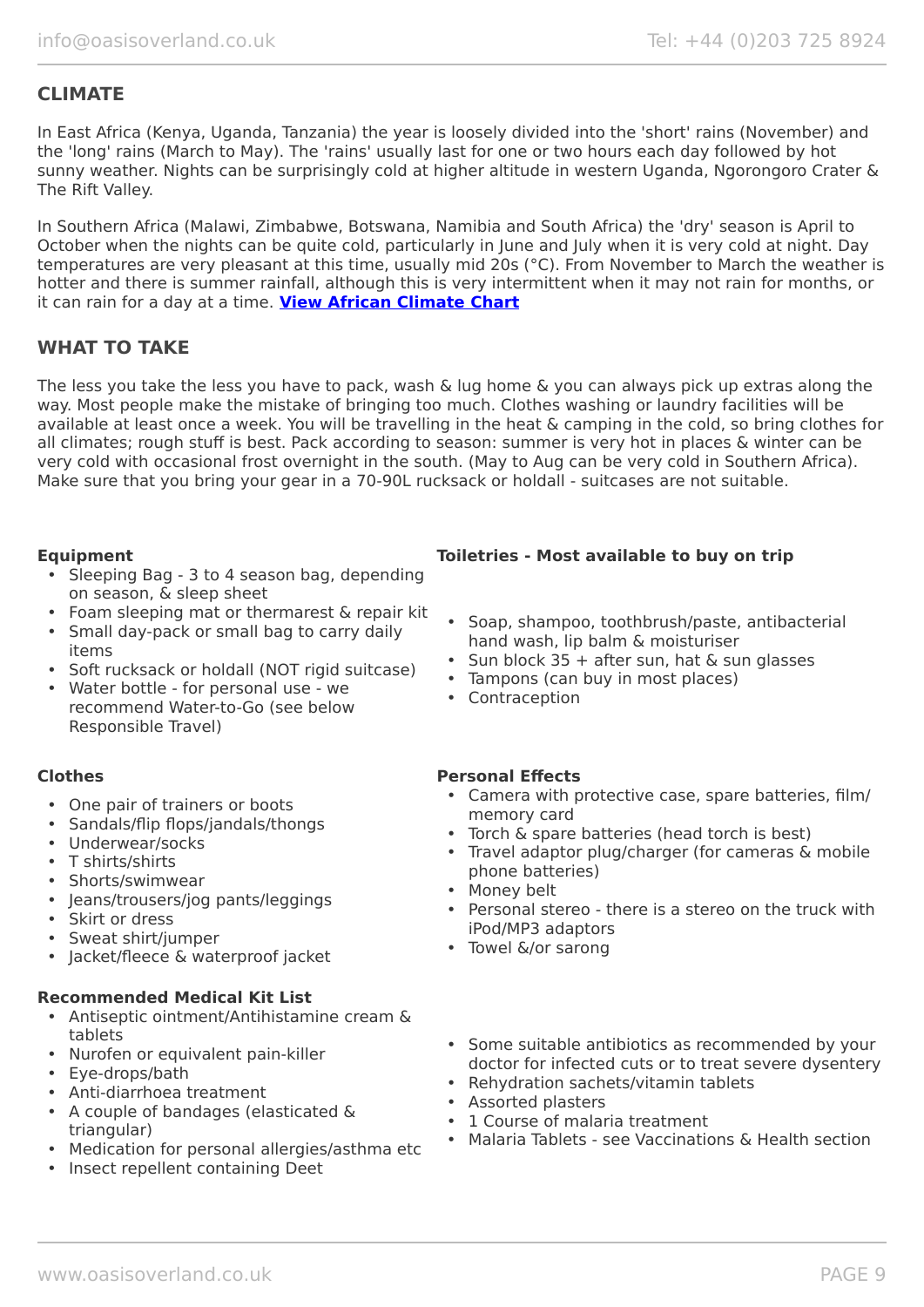Even though our trucks are equipped with a comprehensive medical kit, we advise you to bring a small personal medical kit as our truck kit is not for general everyday use. It will also be your responsibility to carry your kit on included excursions and optional activities as some local operators may not have medical kits to hand.

# **PHOTOGRAPHY AND ELECTRICAL EQUIPMENT**

**Cameras (incl. Digital & Video Cameras) -** An easy to use 'point and shoot' will get you some good photos. For memorable shots, it may be worthwhile investing in an SLR camera, but be sure to get some practice in before the trip! Most towns and cities have internet cafes where you can download onto CD/ internet sites - but don't rely on it. Internet speeds can be slow for uploading photos to social media or the Cloud.

**Photography -** Be aware of your surroundings when taking photographs and filming. Some locations will be sensitive or have local laws banning photography. For example it is usually forbidden to use cameras at borders or around government buildings, military installations, bridges and airports or to take photos of local officials. If you do take photos or film where it is not permitted you may find yourself being questioned by irate officials who may decide to confiscate your camera or instruct you to delete all the images/footage on your device. If in doubt ask for permission, or if there is no-one to ask use some common sense.

**Drones -** As the use of drones becomes more common, countries throughout the world are gradually updating their laws and restrictions on usage. The specific regulations will vary from one country to another, so do check the UK Foreign and Commonwealth Office advice for the latest information. As with cameras, use your common sense if you do use a drone and avoid operation in sensitive areas. If you plan to bring a drone on your trip with us please contact us first to ensure there will be a suitable place to store it while on your trip.

**Electrical charging & power supply -** It may be difficult to find a power source for charging at times, so a spare battery is a must.

Consider a 12V in-car charger (our vehicles are equipped with a couple of 12 volt cigarette lighter charger sockets - truck trips only) or bring along your 230V mains charger and travel adaptor plug for use at some of the hotels, hostels and campsites we stay at.

NOTE: 12V - 230V inverters cannot be used on our vehicles because of the power drain they cause.

Log onto **[www.whatplug.net](http://www.whatplug.net/)** for information regarding the different electrical plugs and voltage used in each country.

### **CONTACTING HOME**

The internet and WiFi are available in many towns / cities you will visit. Do bear in mind that the connections can be unreliable and will not always be as fast as you are used to at home. If a lot of people try to use the internet at the same time the speed will be slower still, especially if trying to make Skype calls or upload photos / videos. During periods of the trip where we are wild camping, internet will be less common.

Some travellers choose to take an unlocked mobile phone with them and buy local SIM cards in each country, allowing them to use mobile data. If you particularly want or need regular internet access this may be a good option. Telephone calls can be expensive usually £1 to £5 for a three minute call.

**Online Diaries** - A great variety of free "travel blogs" are now available online, they are a good way of keeping relatives and friend up to date with what you are doing and a good place to upload photos, collecting messages as well as keeping a record for yourself.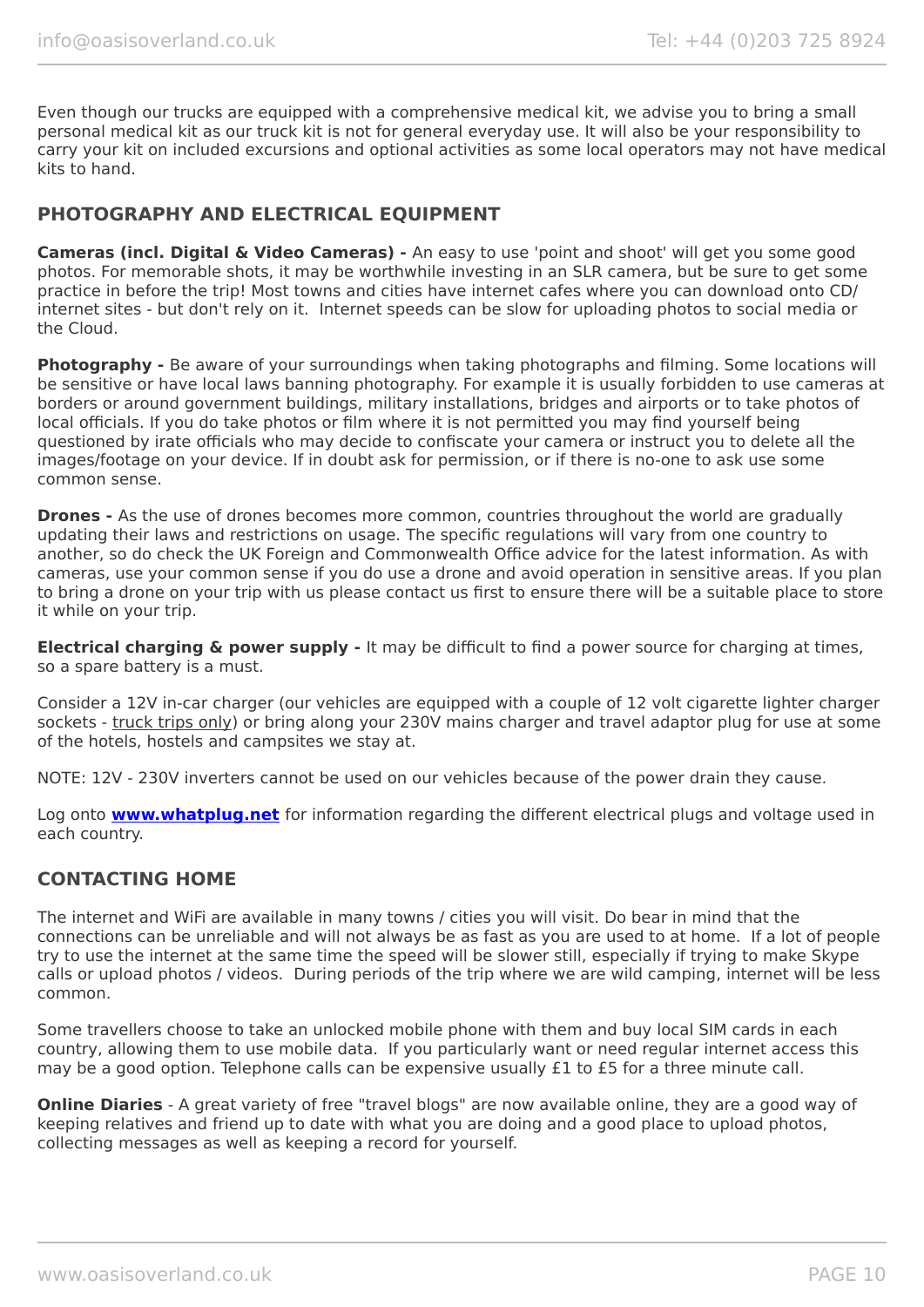# **RESPONSIBLE TRAVEL**

### **Before you go**

- Remove unnecessary packaging before you go waste disposal facilities are often stretched or non existent in the places we visit. To avoid unnecessary pollution of local water supplies take environmentally friendly toiletries with you.
- Why not invest in a wind-up or solar-powered torch or media player before you travel or at least rechargeable batteries.
- Learn some of the local language and read up on the local history/culture before you go. You'll get so much more out of your trip.
- Why not pack some pens/pencils exercise books in your rucksack and they can be donated to a local school or project while you're away. You can also purchase these items cheaply, locally which will help local businesses.
- Take a sturdy water bottle with you from home that you can re-use throughout your trip. We carry large quantities of purified water with us on our Expedition vehicles and it is much better for the environment if you drink this, rather than purchase bottled water along the way. (It also saves you money).
- Water-to-Go: Oasis Overland have partnered with Water-to-Go to help reduce the number of plastic water bottles consumed during a trip. Water-to-Go is a filtration system that eliminates over 99.9% of all microbiological contaminants including viruses, bacteria, chemicals and heavy metals from any non-salt water source. Click here and enter the code OASIS15 to purchase your **[Water-to-Go](https://watertogo.eu/partnerships/oasisoverland/)** products at 15% discount. Water-to-Go will then donate a further 15% to Oasis Overland Charity projects.

### **While you're travelling**

From experience gained in running trips, we have developed our own practical and manageable environmental policy which all of our crew practice on the trips we operate, and they will share this information with you at the start of your trip. We welcome your input on this, plus any new ideas you may have, to improve our existing procedures. As a guide here's a few tips to bear in mind.

- Don't waste water. It is a scarce resource in many of the places our trips visit. On all our Ultimate and Overland Expeditions we carry large quantities of purified water with us. We encourage you to refill your own water bottles from this supply, rather than purchase bottled water along the way-much more environmentally friendly and saves you money.
- Never buy endangered species or endangered habitat products. Apart from the fact of it being illegal it also encourages the trade to continue.
- Look after and preserve the areas we visit. Be careful about stepping on coral reefs or trekking on undesignated tracks.
- Buy locally made crafts and products helping to support the local economy.
- Don't feel when bargaining that you have to get the cheapest price possible just for the sake of it. Pay what the item is worth to you & don't worry about what someone else has paid.
- Try the local food and drinks this will help to support local farmers and food sellers. Sitting in a local cafe is also a great way to meet local people.
- Dispose of litter appropriately on your trip. This includes cigarette butts. Not only does litter look unsightly it can be lethal to wildlife.
- Where any toilet facilities exist, however unsavoury they might seem to you, they should be used. Where they do not, always bury your waste and make sure it is never near (at least 30m) a water source.
- When game viewing do not encourage your guides to get too close to the wildlife so that their natural behaviour is impeded.
- Respect local customs, traditions and beliefs of the people in the different regions that you travel through.
- Do not take photos of people, ritual events or special places unless you have asked first. Dress appropriately according to local codes and show respect around religious festivals.
- Recycling is almost non-existent in many of the areas and countries we visit we do the best we can with limited resources & space on our vehicles.
- For books dedicated to travelling more responsibly & ethically see: **[www.tourismconcern.org.uk](https://www.tourismconcern.org.uk/)**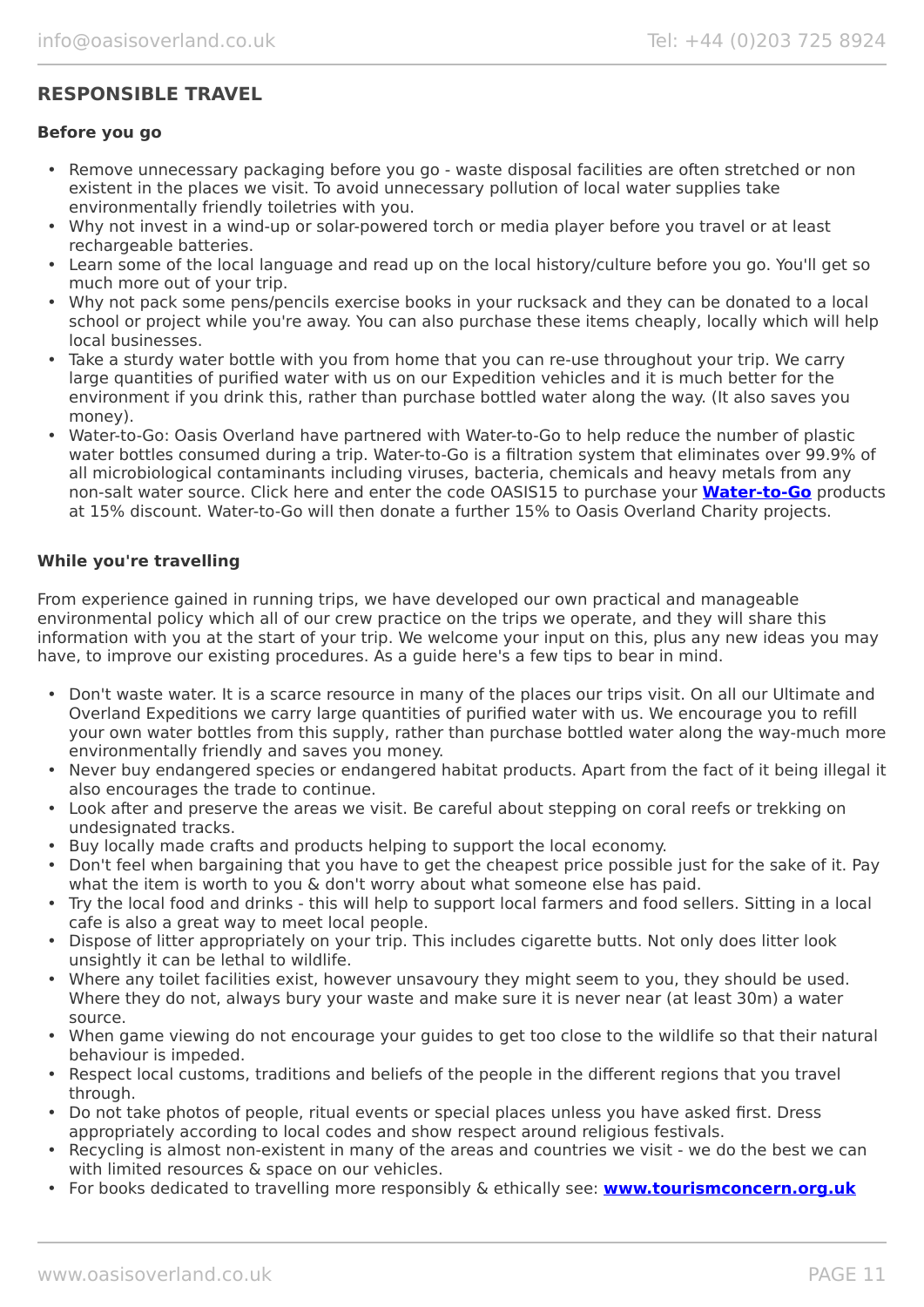**Community Projects** - Oasis are active in raising awareness and providing support to a number of projects and local schools where we believe we can make a positive difference. More information on the **[projects we support](https://www.oasisoverland.co.uk/responsible-travel/charities-we-support)**.

# **SECURITY**

The UK Foreign and Commonwealth Office (FCO) offer country-specific advice, regarding not only security but also entry regulations, local laws and customs and health. We strongly recommend all travellers visit the FCO website, or the equivalent in their home country, to familiarise themselves with local conditions and issues in the countries they plan to visit before committing to a trip with us. You can view their website [here.](https://www.gov.uk/foreign-travel-advice)

If you have any questions at all about the safety or security of your trip, please do not hesitate to contact us and we will be happy to discuss your trip in more detail.

**In cities** - All major cities have their share of petty crime (just like our cities) and sensible precautions need to be taken. Wearing expensive looking jewellery or watches and carrying cameras will draw unnecessary attention to you. Leave valuables such as passports and excess money in your hotel safe or truck safe (we recommend carrying a copy of your passport details page at all times). You may find a simple money belt is more discreet than a bag. Always be aware of your surroundings and when approached by people you do not know, use your common sense. At night in cities it's best to use a taxi, rather than walking around the streets, single women in particular need to be careful and we would suggest that it is safer to be in a group.

**On board the truck** - Each vehicle is fitted with a hidden, lockable safe to be used for money, passports and important documents. Group members will be responsible for the safe and Oasis Overland cannot accept any liability for clients' personal or monetary contents kept in the safe or on board the truck. We advise you to not take items of value that are not essential for the journey. In certain areas a roster may be drawn up for the group to share the task of guarding and keeping the vehicle secure.

# **ADDITIONAL INFORMATION**

### **Gorilla Trekking Permit**

On our trips to Rwanda & Uganda, the opportunity of being up close and personal with a family of highland Mountain Gorillas, has to be classed as one of the most amazing wildlife encounters in Africa. You may see a variety of monkeys, chimpanzees and buffalo on the hike as well. Accompanied by park rangers, you will track these rare, gentle giants who live on the forested slopes of the Virunga Mountains or Bwindi Impenetrable Forest National Park. Full payment is required at the time of booking and is subject to availability. Once requested your permits cannot be refunded or exchanged.

**Trekking the Gorillas -** The trek to find the Gorillas can take several hours and you will need to be in reasonable physical shape. For much of the trek you will be in high grass or thick vegetation & it could well rain, so wear protective clothing (to prevent being scratched) & waterproofs as well as good walking boots or shoes. Once your guide has located the Gorilla family you will be permitted to view them for strictly 1 hour. A maximum of one group of eight people per day are able to visit each Gorilla family. Your group will be accompanied by a tracker/guide & an armed park ranger. Time passes quickly when you are with your Gorilla family so remember to put away your camera and enjoy the experience for what it is rather than through your viewfinder. If we view the Gorillas from Uganda there is the opportunity to paddle out onto Lake Bunyoni in canoes and visit some of the nearby islands, or hire mountain bikes to visit nearby villages & schools. From Rwanda there will also be an opportunity to visit the genocide memorial in the capital Kigali, which is a moving and humbling experience. Please bear in mind that Mountain Gorillas are wild animals and as such there is no guarantee that you will see them. That said however, we have never had this happen on previous trips. For the protection of the Gorillas, if you are ill on the day of the trek you will not be permitted to trek (this decision is made by the rangers and wildlife authority staff alone), if there are permits and time allows with our itinerary, it may be possible to trek the following day at very little or no extra cost - this will be dependent on receiving permission from the local authorities and regulations at the time. There are no refunds or transfers under ANY circumstance for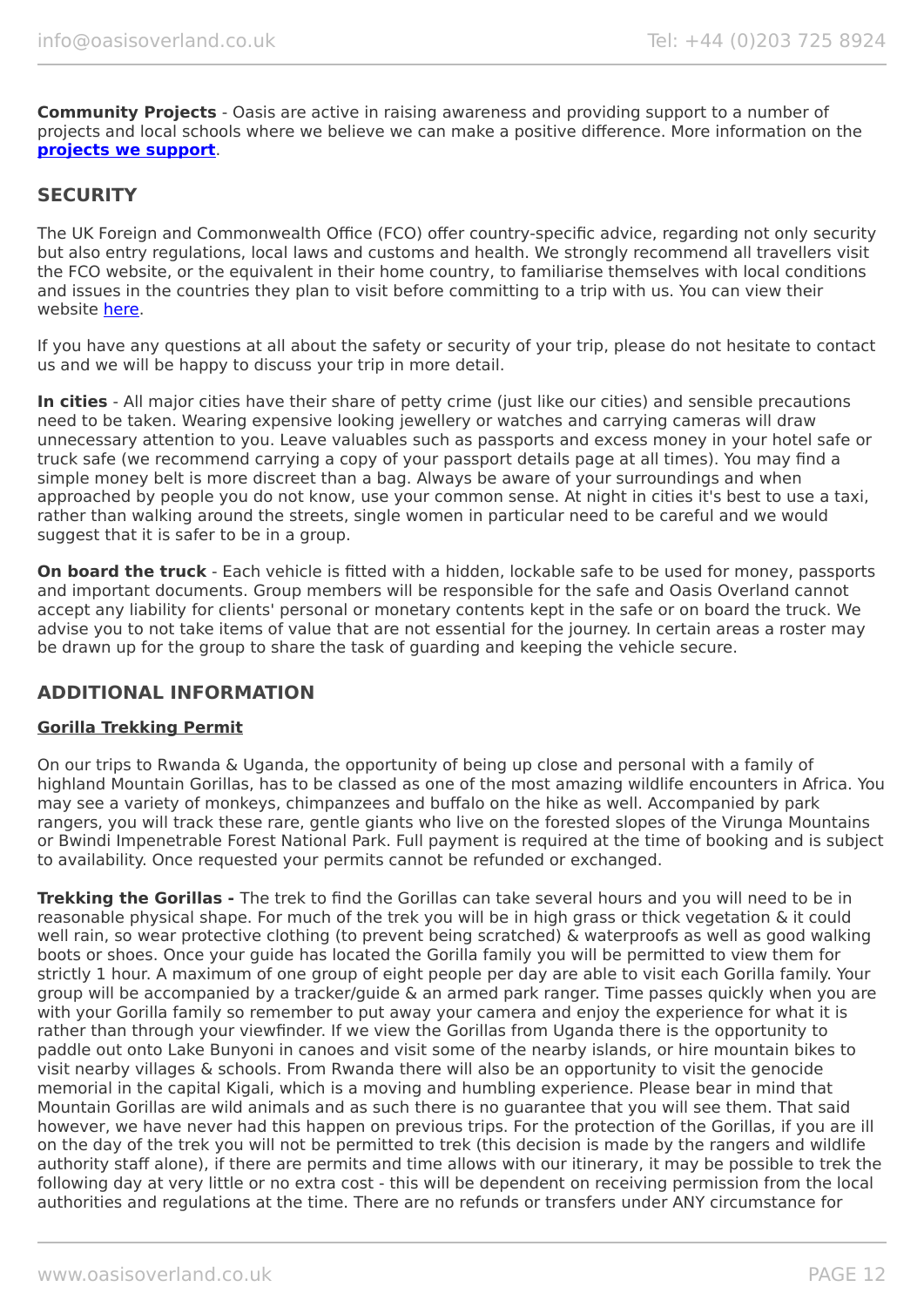cancellation, no show or non allowance to trek.

**How to request a Gorilla trekking permit -** In order for us to confirm your Gorilla Permit, it is essential that you notify us of your interest in trekking at the same time as making your booking. This can be done by just adding the Gorilla Permit to your trip at the time of booking. Once requested your permits cannot be refunded or exchanged. We make reservations many months in advance (sometimes as early as 6 months for some dates).

The cost of securing a Gorilla Trekking Permit in advance through our local sources is payable in full to Oasis overland at the time of booking. Once requested your permits cannot be refunded or exchanged. This cost incorporates the permit cost (paid to the relevant wildlife authorities locally) and service/bank fees/transport/communication costs incurred by our local agent in order to secure your permit in advance.

Due to the popularity of trekking to the Mountain Gorillas and the limited availability of obtaining trekking permits, the Wildlife Authority responsible for organizing the permits require the following details before confirmation is granted;

- Your full passport details
- Guarantee of Full payment

**Please note:** Please be aware that before your departure, the cost of the trekking permit may change. This may be due to currency fluctuations & / or price increases by the local wildlife authority. Transport from our base in either Uganda or Rwanda to the starting point of your trek is not included in the above permit cost - which will account to an average of \$30 US pp (dependent on the number of people trekking)

### **Just add this on to your trip when booking!**

### **African Wildlife and the Migration**

**Wildlife -** View a **[chart](https://www.oasisoverland.co.uk/african-wildlife-chart)** detailing what animals you may see in the various gameparks and reserves we visit between Nairobi and Johannesburg.

**The Migration -** The '**[Great Wildebeest Migration](https://www.oasisoverland.co.uk/the-great-wildebeest-migration)**' has to be one of the most impressive wildlife spectacles in the animal kingdom. For those lucky enough, this once in a lifetime experience can be viewed in the surrounds of The Serengeti National Park/Ngorongoro Conservation Area of Tanzania and the Maasai Mara of Kenya and can be done before our after your trips with us.

# **WHAT TO EXPECT**

### **LIFE ON THE ROAD**

The Oasis truck will be your new home giving you a comfortable, secure base with which to experience your trip. As part of the adventure you will be expected to have an active involvement in the day to day running of the trip, be part of the group and get stuck in and help with various tasks, whether it's cooking meals over open fires, pitching your tent or keeping the truck clean and tidy.

### **Seatbelts**

All Oasis Overland trucks are fitted with seatbelts. For your own safety and security we recommend that travellers wear these at all times whilst the vehicle is moving. Our overland trucks in Africa also have a 'beach area' which is a chill out zone to be used when the truck is not moving.

### **Accommodation**

**Camping** - Oasis uses roomy three-person tents but only for two people. They are specially made for us to meet the tougher conditions of an overland trip and have mosquito netting sewn into the door and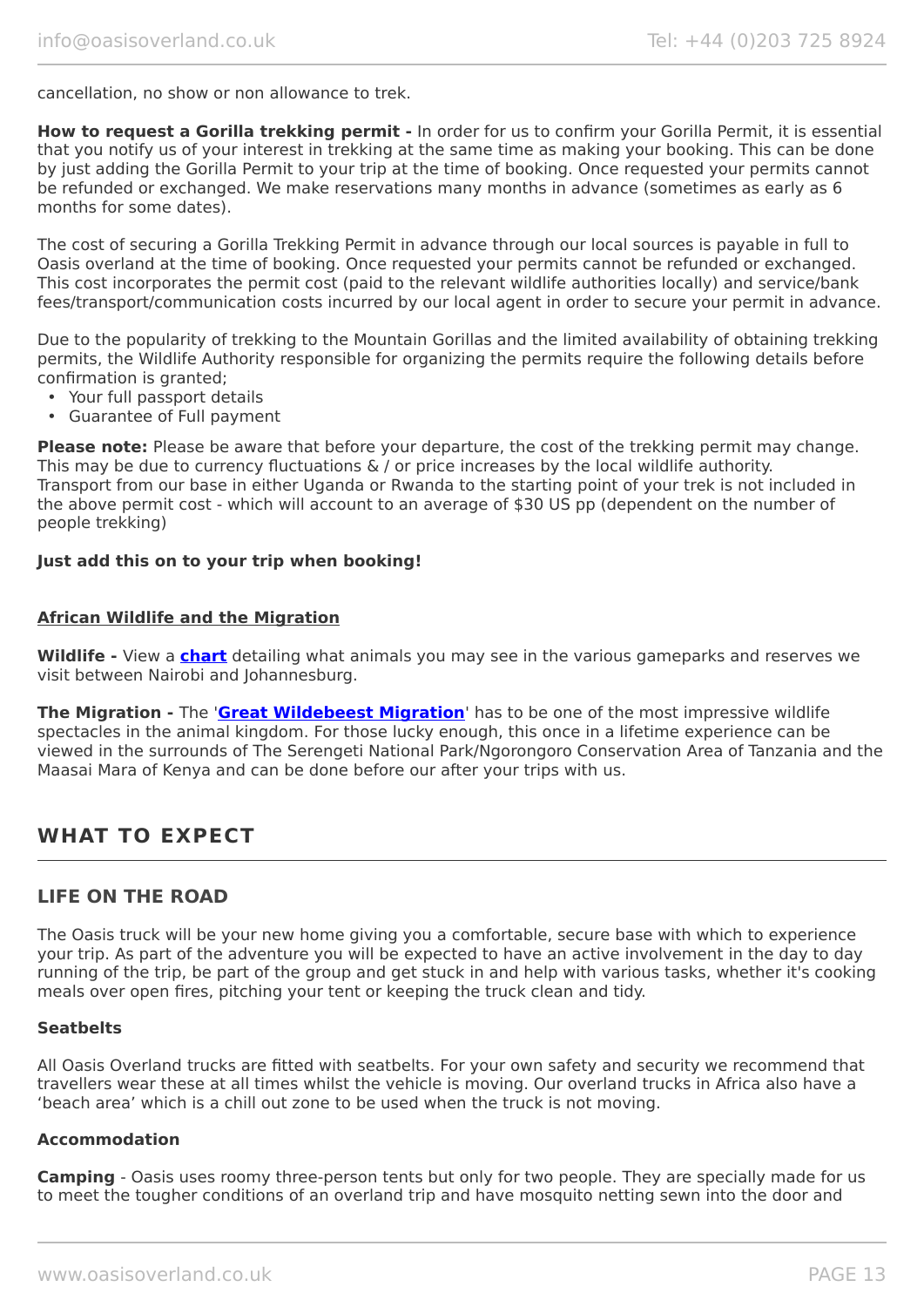windows. Tents are shared (between two people of the same sex from your group unless you are a couple). We spend some nights bush or desert camping and the rest of the time in campsites. Facilities and standards at campsites vary, some are well equipped and managed and some are very basic. At bush camps you will be living off the truck, so there will be no showers or en-suite facilities! At certain campsites there is the opportunity to upgrade to a private room at your own expense if you are missing your bed.

**Lodges / Hostels** - At some locations we will stay in lodges and hostels that are small, locally run establishments. The accommodation will vary depending on the rooming available, from dormitory style rooms, to twins/doubles or triple rooms. Upgrades may be available on arrival, but cannot be reliably prebooked. Please refer to the individual trip inclusions for the percentage break up of your accommodation.

### **During the day**

As a guide, driving days normally start at about 8am and finish at about 5pm, with stops for lunch and buying food, seeing local sights etc. We won't be driving every day, although there are times when we will drive for two, but we will then stop for a few days and you will have free time to explore, meet local people, do some optional activities or just relax and do your own thing. Expect to sometimes get dusty & dishevelled during the day and although you will be able to shower most nights (except at bush camps), not all camps will have hot showers.

### **Meals & cook groups**

When 'on the road' or camping, we usually cook using gas or over open fires in a rota system and you can expect to cook in a group of two or three people approximately once every ten days depending on the number of people on trip and whereabouts you are. Your cook group will have to decide on what to cook, utilise stocks from the truck stores and locally obtain ingredients from markets, shops etc. and rustle up a meal. But don't worry if you're not a Gordon Ramsay as the rest of the group and the Tour leader usually lend a helping hand. Here is an idea of what to expect at meal times:

**Breakfasts**: Usually simple - we help ourselves to cereal, toast, hot drinks and on occasion we will splurge with a cooked breakfast.

**Lunch**: Cold and usually quick. The cook group will put out bread, tinned supplies and maybe make a salad.

**Dinner:** Cooks come into their own in the evening, and will always attempt to cook up some delights. When the truck is parked up for a few days in a town or city most people usually like the option to eat out at local restaurants - so we often don't cook all meals when at these locations.

**Vegetarians / Vegans / Coeliacs / Gluten & Lactose intolerance -** Our Tour Leaders will always do their best to cater for any dietary requirement or intolerance whenever possible. However we do not cater for fussy eaters. It must be remembered that the variety of dishes available may not be the same as available to meat eaters. If there is anything in particular you require in your diet or because of an allergy or would miss from home, it would be best to bring these with you, as these cannot be purchased with normal Local Payment funds due to the high cost of these specialised and often imported foods.

Remember that when eating out in local restaurants & hotels that vegetarianism or food allergies / intolerances, are still not widely known about or understood by many local people. i.e Vegetarians or Vegans will often be offered fish or chicken in error. Most large towns and cities, or areas used to tourists, will often have more choice but please be aware that it will probably not be as varied as you are used to when eating out at home.

### **In the evenings**

When at a bushcamp or campsite where you and your tent buddy will put up the tent, and then lend a hand with getting out the tables, stools, firewood and water containers. The fire grates need to be taken out, the fire lit and someone can fill the kettle and make hot drinks while the cook group prepares the evening meal. Then just sit back & chill and enjoy the rest of your evening!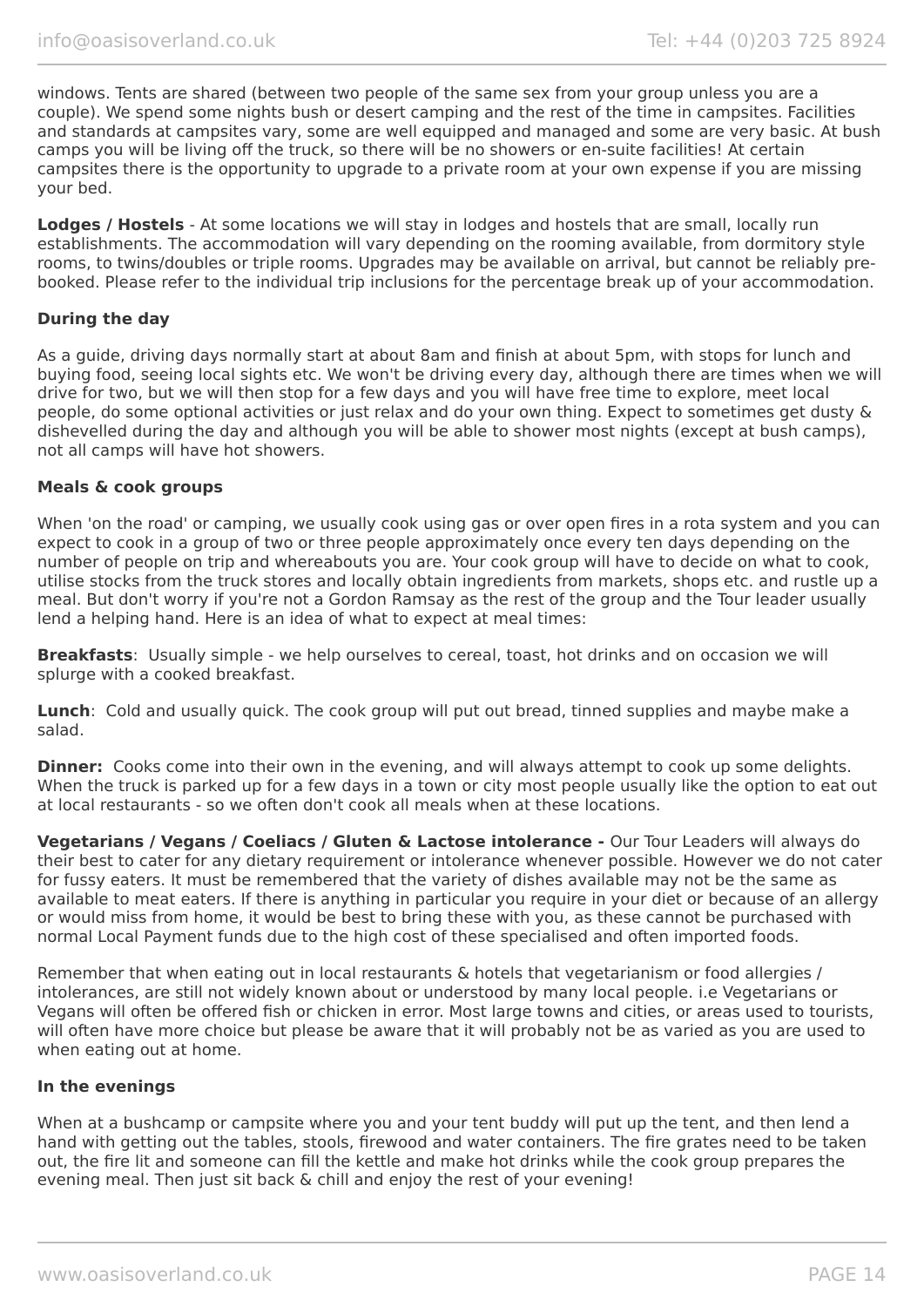### **Oasis Crew**

We usually have two crew whose duties are extensive and quite demanding, with challenges ranging from driving and maintaining the expedition vehicle to a high standard, to organising visas and border crossings, arranging accommodation, pre-booking some excursions and guides, helping with shopping and cooking as well as finding the best deals, socializing and making sure everything runs as smoothly as possible. While our crew are usually experienced and knowledgeable they are not tour guides as such. Our trips pass through many countries and our tour leaders cannot be expected to have detailed knowledge of each country's history, flora and fauna and archaeological sites. Even so - they will be more than willing to pass on any interesting and useful information that they have acquired whilst on the road. A rewarding way to gain a better insight into the wildlife, cultural and historical diversity of the countries we travel through is by reading guide books as well as talking to the local people and using local guides.

Adventure travel can be unpredictable and occasionally our crew may have to amend the itinerary to take into account changing local circumstances or because of a delay at a border or because of circumstances outside our control. This can all lead to additional work and commitment for our crew who will do all they can to minimize any disruption to the trip. While our crew are essentially on call 24 hours a day 7 days a week, it has to be remembered that no one is actually expected to work these hours, so at Oasis we are realistic that within a trip there will be times when our crew need 'down time' and a chance to relax and 'let their hair down' as well. They are only human!

### **Itinerary**

Because Oasis Overland do not operate normal 'package holidays' the itineraries given cannot be guaranteed to run exactly as outlined. However, it is rare that we have to make major changes and in the event that we do this will be discussed with you either before or during the trip. It is important to bear in mind that should it not be possible to enter a certain country due to safety concerns, visa problems or political turmoil etc, and it becomes necessary to fly over a country in order to continue a trip, that all costs for flights will be borne by you and not Oasis. Should it not be possible for an Oasis trip to begin from a scheduled starting city due to border closures, civil unrest etc, Oasis will make all reasonable efforts to begin the trip from an alternative location. However, all additional costs that you may incur in travelling to the alternative location will be paid by you or your insurance company and not Oasis.

Optional Excursions are paid for on the day and organised during your trip, so you can decide whilst travelling which activity you may want to do. Prices listed are only a guide and may be dependant on fluctuating exchange rates and minimum numbers. Please see below for more details.

# **OPTIONAL EXCURSIONS**

# **KENYA**

| <b>Title</b>                                                    | <b>From Price</b> |
|-----------------------------------------------------------------|-------------------|
| Elsamere Visit                                                  | US\$12            |
| Crater Lake - entry & guide (Min 4 people)                      | US\$47            |
| Hells Gate National Park (entry and bike hire - min 3 people)   | US\$57            |
| Return Transport to Elephant Orphanage - Per Car (Max 4 people) | US\$25            |
| Sheldrick Elephant Orphanage - Entrance                         | <b>US\$6</b>      |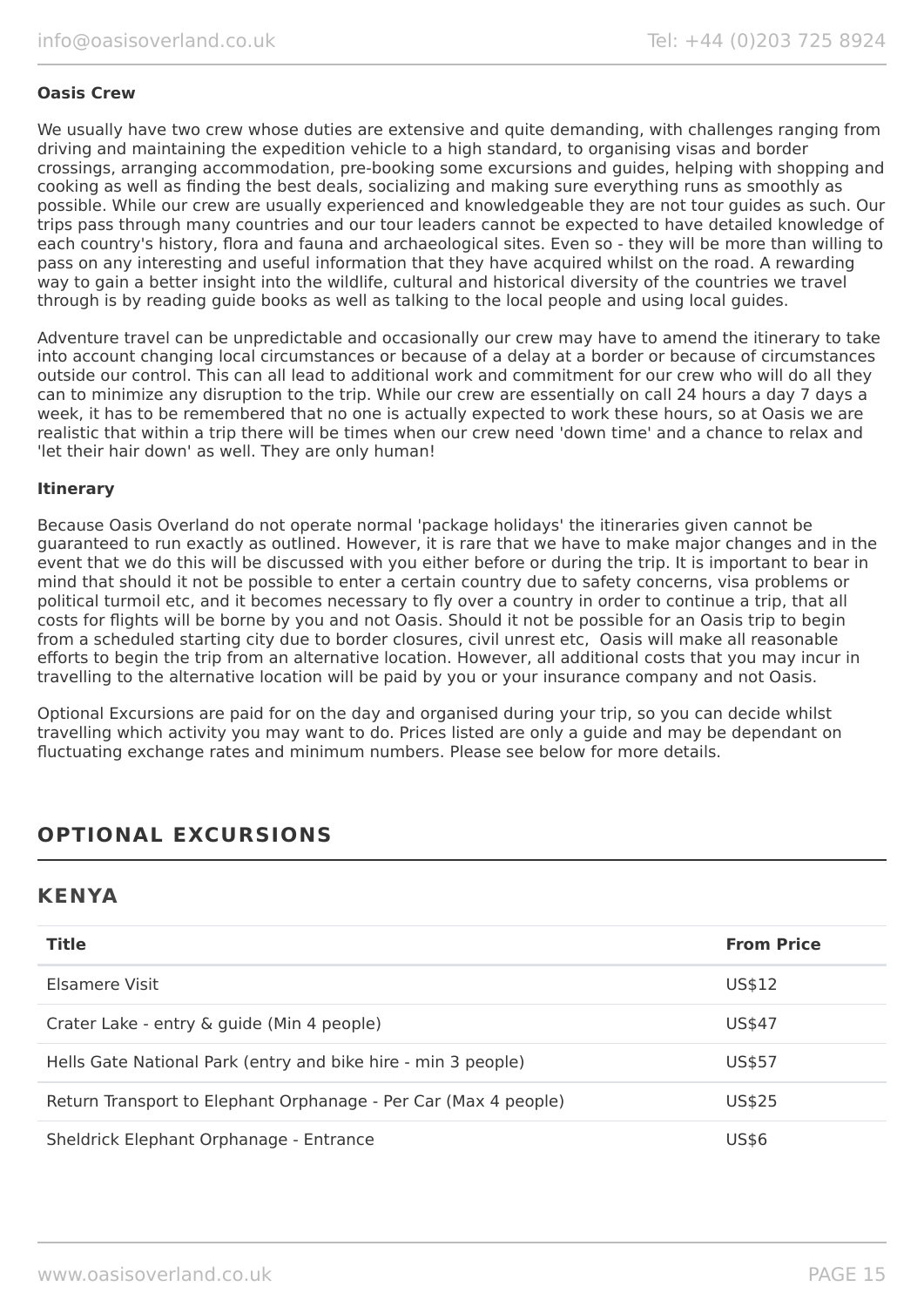# **RWANDA**

| <b>Title</b>                         | <b>From Price</b> |
|--------------------------------------|-------------------|
| Genocide Memorial - Audio headset    | US\$15            |
| Donation to Kigali Genocide Memorial | US\$10            |
| Golden Monkey Trekking, from         | US\$120           |
| Mount Bisoke Hike, from              | US\$95            |
| Musanze Cave Tour                    | US\$30            |

# **UGANDA**

| <b>Title</b>                                | <b>From Price</b> |
|---------------------------------------------|-------------------|
| Horseriding - 2 to 3 Hours, from            | US\$50            |
| Jinja Sunset Cruise                         | US\$45            |
| Mountain Bike Hire - 1 to 4 Hours, from     | US\$35            |
| Pygmy Island Day Trip on Lake Bunyoni       | US\$25            |
| Soft Power Education - Volunteer Day        | US\$25            |
| Tandem Kayaking                             | US\$160           |
| Transport to Gorilla Trek                   | US\$30            |
| VCD / DVD of the Rafting / Kayaking         | US\$45            |
| Whitewater Rafting - White Nile             | US\$140           |
| Quadbiking - 1 to 4 Hours, from             | US\$50            |
| Chimpanzee trek, including transport min. 4 | US\$125           |

We feel that having optional excursions gives a greater degree of flexibility and independence to our group members; independence to decide how much your spending budget can afford; flexibility to decide when and what time of day or with whom to visit a particular site, rather than for example, with the whole group at a pre-ordained time. If you decide not to join a popular excursion, you will have free time to relax or wander off to a market, village or beach, depending on where we are.

You pay for the optional excursions to the local operator, ensuring the money stays with that operator in the local community and this ensures as well, that you are paying the true price for any optional excursions you want to do. This also applies to accommodation costs before and after the trip. Please note that the prices of optional excursions quoted are approximate as local prices can and do change. Please see the relevant trip page for the Optional excursions you can do on that trip and a list of prices.

### **Notes downloaded on:** 25-06-2022